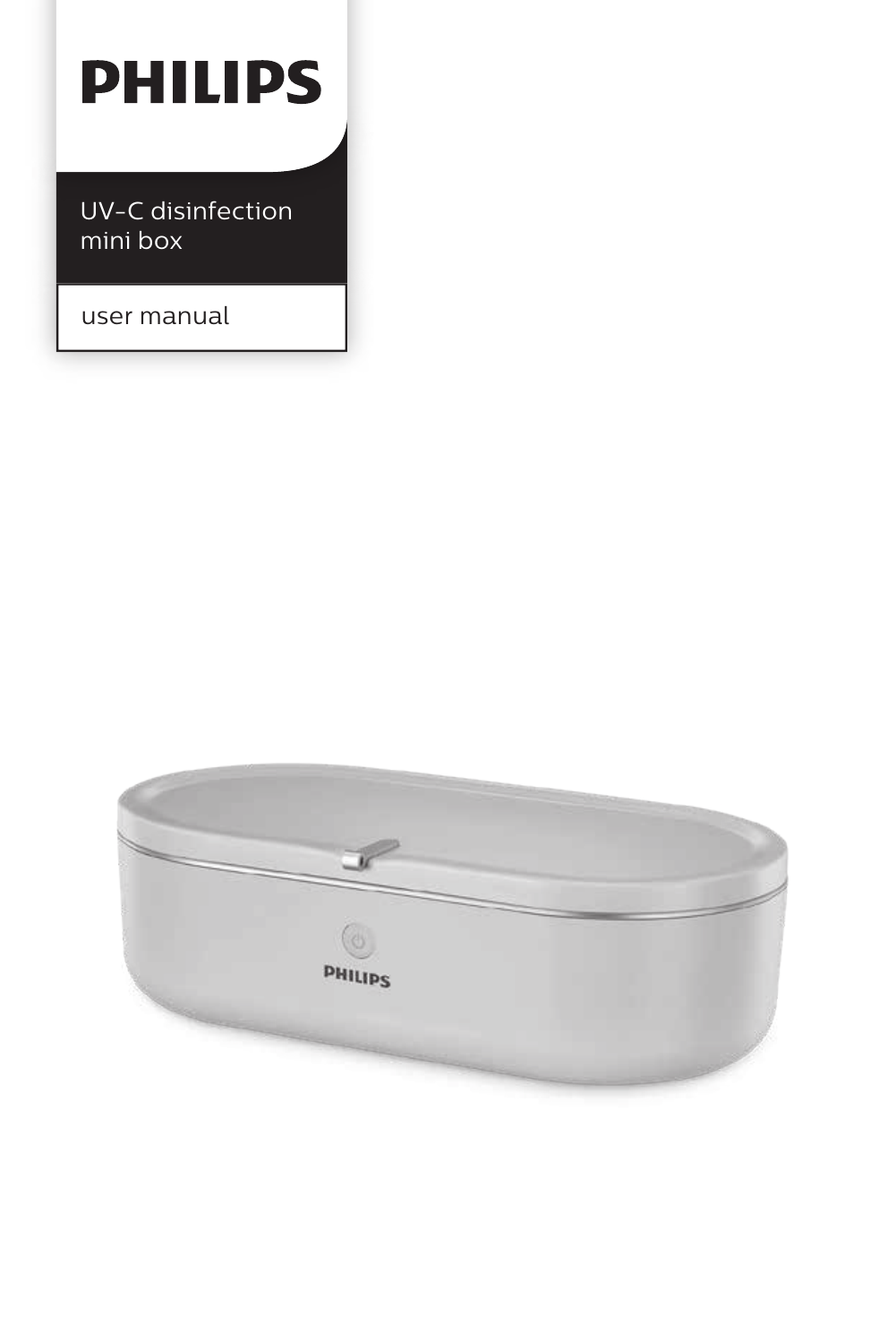### User manual Philips UV-C disinfection mini box

This user manual provides important warnings and information on the proper application and operation of this UV-C appliance. You should always operate this UV-C appliance in accordance with this user manual.

#### Product introduction



#### Operation caution

- 1. Keep the objects unfolded, uncovered and unstacked before they are loaded into the UV-C appliance, to enable the maximum UV-C light exposure of the surface. Surfaces must be directly exposed to UV-C light in order to be disinfected.
- 2. The UV-C appliance should only be used in a stable upright position.
- 3. The UV-C LED is not replaceable.
- 4. The UV-C appliance must only be supplied at safety extra low voltage corresponding to the marking on the appliance.
- 5. Switch the power off before you clean the UV-C appliance, do not use volatile detergent like alcohol or gasoline. Do not pour water on/into the UV-C appliance. Just use a dry cloth to wipe the UV-C appliance.
- 6. The disinfection effect is dependent on the time of exposure to UV-C light.
- 7. This UV-C appliance only works under dry conditions, it's not water-proof.
- 8. Only use the UV-C appliance indoors.
- 9. Materials that are exposed to UV-C for a long time may become damaged and/or discolored.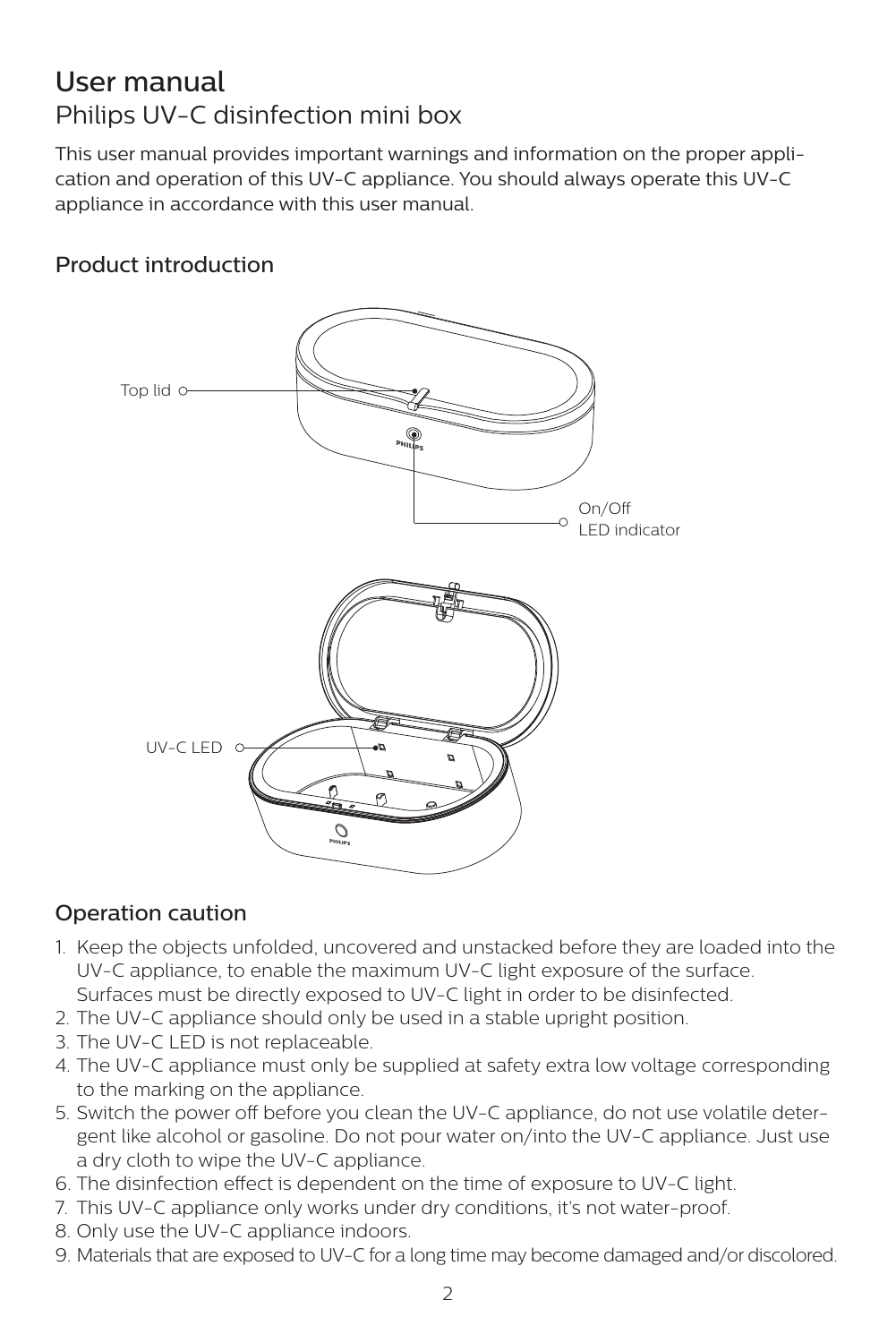#### Warning!

- 1. Not a toy. Not intended for use by children under 12 years of age. Close attention is necessary when used by or near children.
- 2. This appliance is not intended for use by persons (including children) with reduced physical, sensory or mental capabilities, or lack of experience and knowledge, unless they have been given supervision or instruction concerning use of the appliance by a person responsible for their safety. Children should be supervised to ensure that they do not play with the appliance.
- 3. This appliance can be used by children aged from 8 years and above and persons with reduced physical, sensory or mental capabilities or lack of experience and knowledge if they have been given supervision or instruction concerning use of the appliance in a safe way and understand the hazards involved. Children shall not play with the appliance. Cleaning and user maintenance shall not be made by children without supervision.
- 4. Use only as described in this user manual. Use only manufacturer's recommended attachments.
- 5. Do not use with damaged cable. If UV-C appliance is not working as it should, has been dropped, damaged, left outdoors, or dropped into water, return it to a service center.
- 6. Do not pull or carry by cable, use cable as a handle, close a door on cable, or pull cable around sharp edges or corners. Do not roll the cable around the appliance when in use. Keep cable away from heated surfaces.
- 7. Do not handle cable or UV-C appliance with wet hands.
- 8. Keep the UV-C appliance away from sources of fire.
- 9. Do not put flammable and explosive goods into the UV-C appliance.
- 10. Do not dismantle the UV-C appliance.
- 11. This UV-C appliance is not designed and/or intended to be used to disinfect medical devices or for medical purposes; Signify excludes any and all liability for any such improper use.
- 12. This appliance contains a UV emitter. Do not stare at the light source.
- 13. WARNING: The top lid is provided with an interlock to reduce the risk of excessive ultraviolet radiation. Do not defeat this purpose or attempt to service without removing the top lid completely.

#### LED indicator instruction:

| Appliance working status                              | <b>LED</b> indicator status                               |
|-------------------------------------------------------|-----------------------------------------------------------|
| Plug in /close box/ disinfection<br>routine completed | LED indicator keeps light on for 2 min.                   |
| Disinfection working mode                             | LED indicator flashes during the<br>disinfection routine. |
| Standby                                               | LED indicator is off                                      |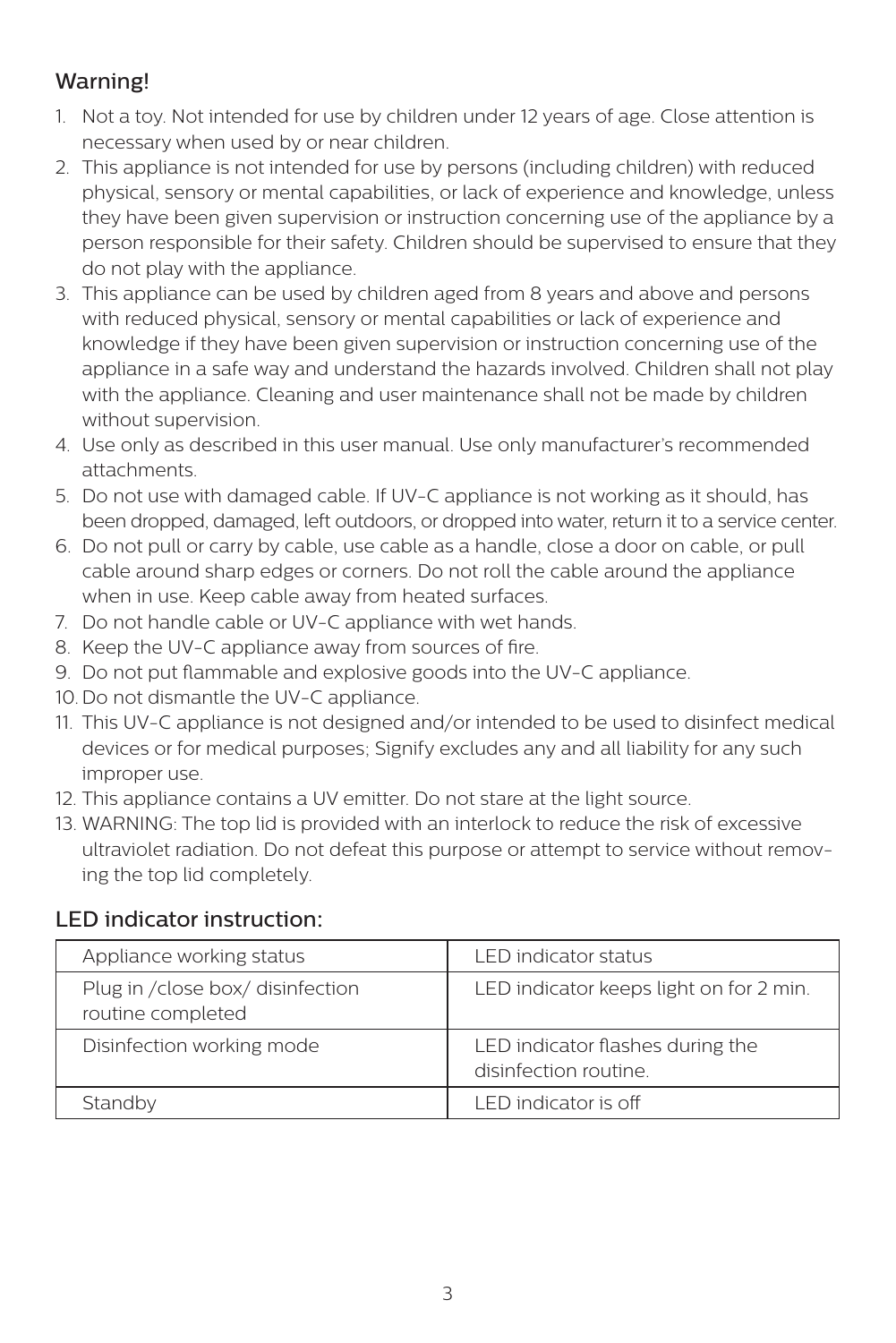### Operation guide:

1. Plug in the type-C USB into mini box, and then plug the other side in the USB port (5V 1A).



2.Place the objects into the mini box (follow the operation caution), close the top lid until the LED indicator lights on.



3.Press the LED indicator button to start disinfection routine.



4.The disinfection routine is completed in 8min., then take the objects out from the mini box.

#### Product specification:

| Product name:    | UV-C disinfection mini box |
|------------------|----------------------------|
| Model:           | 9290029022/9290029023      |
| Input:           | 5V DC .1A                  |
| Wattage:         | 4.3W                       |
| Lifetime:        | 10000hrs                   |
| Size:            | 234X125X71mm               |
| Power interface: | USB (Type-C)               |
| Weight:          | 350g                       |
| UV-C source:     | 4pcs 1W UV-C LED           |
| UV-C wavelength: | 275nm                      |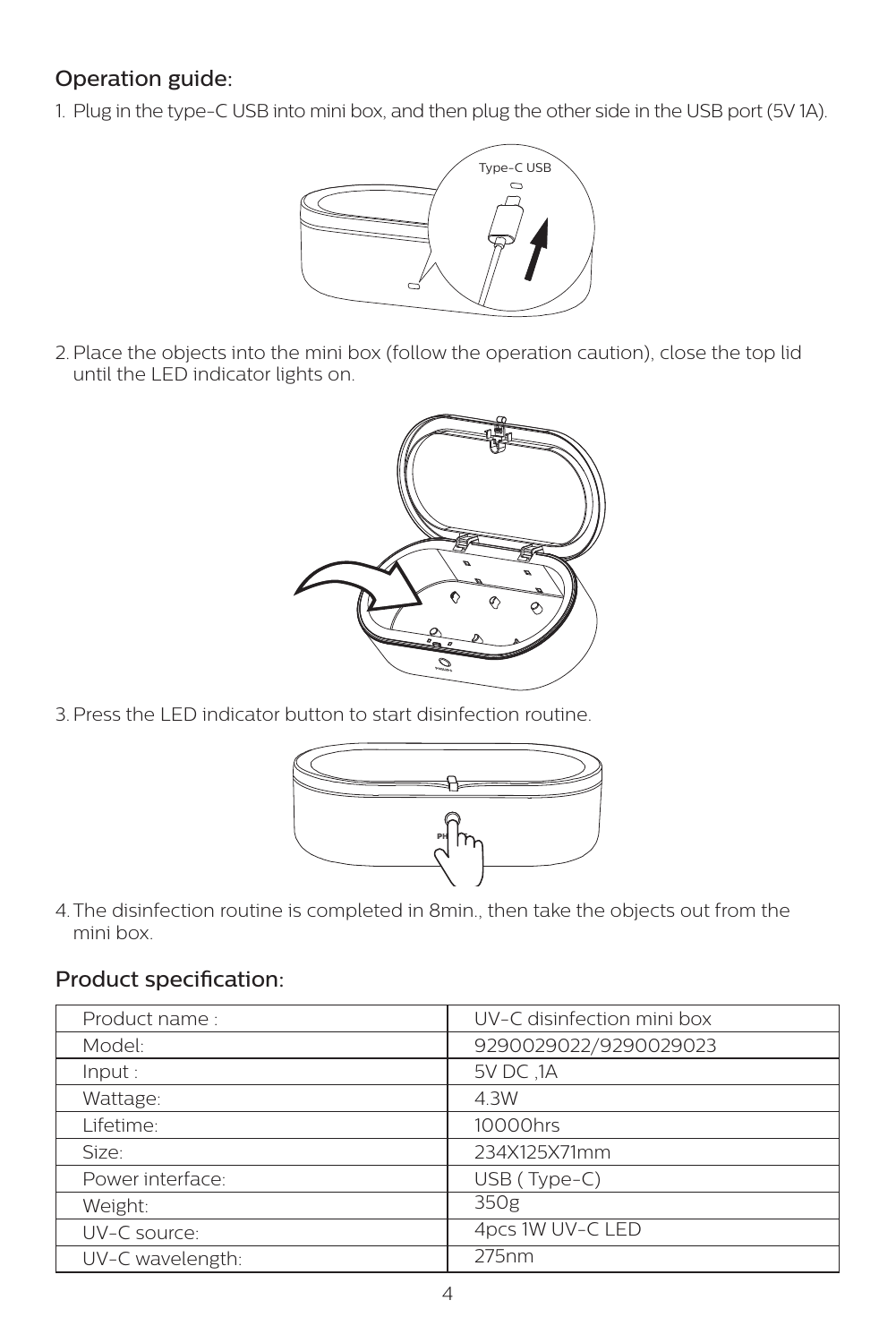### **사용설명서 필립스 UV-C 미니 살균기**

본 사용설명서는 UV-C 살균기의 작동과 사용에 대한 정보와 주의사항을 포함하고 있습니다. 사용설명서를 항상 참조하시고 제품을 사용하여 주십시오.

**제품 소개**



#### **사용시 주의 사항**

1. 최대의 살균효과를 얻기 위해서는 안에 넣는 물품들을 겹쳐서 넣지 마십시오. 충분한 살균을 위해서는 UV-C 광선이 직접 해당 물품의 표면에 노출되어야 합니다.

- 2. UV-C 살균기 제품은 비스듬하거나 거꾸로 세워서는 사용 불가합니다.
- 3. UV-C LED는 교체 불가능합니다.
- 4. UV-C 살균기 청소시에는 알코올이나 기름 같은 휘발성 세제는 사용하지 마십시오. 또한 내부에 직접 물을 부어 청소하지 마시고, 마른 헝겊으로 닦아주십시오.
- 5. 살균효과는 UV-C 광선에 노출되는 시간에 따라 달라집니다.
- 6. UV-C 살균기는 습기가 많은 환경에서는 사용이 불가능합니다.
- 7. UV-C 살균기는 실내 공간에서만 사용 가능합니다.
- 8. UV-C에 장시간 노출된 물건의 경우, 재질에 따라 손상되거나 변색이 될 수도 있습니다.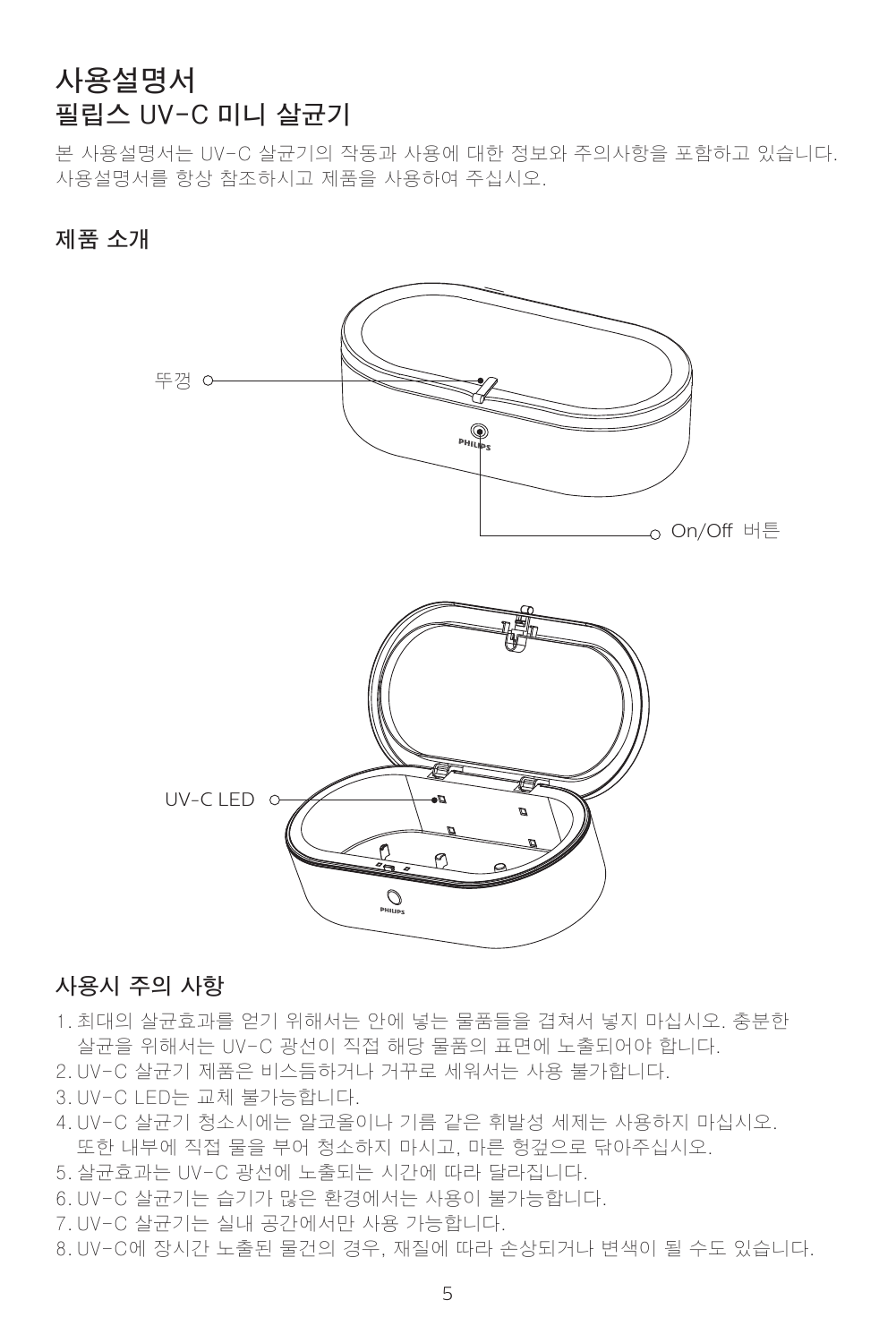#### **경고!**

- 1. 이 제품은 완구가 아닙니다. 만 12살 이하의 어린이가 함부로 작동하지 않도록 하여 주십 시오. 어린이가 사용하거나 주변에 있을 때에는, 주의하여 주십시오.
- 2. 사용 설명서에 안내된대로만 제품을 사용하여 주십시오.

3. 손상된 USB 케이블은사용하지 마십시오. UV-C 살균기를 떨어트리거나, 습기가 있는 공간, 옥외에 있거나 손상된 경우, 필립스의 서비스 센터로 연락하여 주십시오.

- 4. USB 케이블을 잡아끌거나 날카로운 면과 닿지 않도록 하여 주십시요. 사용중에는 제품 주변에 케이블을 감아서 사용하지 마십시오. 케이블은 뜨거운 것에 닿지 않게 하여 주십시오.
- 5. 젖은 손으로 USB 케이블이나 UV-C 살균기를 만지지 마십시오.
- 6. 화기로부터 UV-C 살균기를 멀리하여 주십시오.
- 7. 화염성이나 폭발성이 있는 물품은 UV-C 살균기안에 넣지 마십시오.
- 8. UV-C 살균기 제품을 분해하지 마십시오.
- 9. UV-C 살균기는 의료용이나 의료기기를 살균하기 위한 제품이 아닙니다. 시그니파이는 제품의 부적절한 사용이 있을 경우에는 어떠한 책임도 지지 않습니다.
- 10.경고: 제품의 뚜껑은 자외선 노출 위험을 줄이기 위해 안전스위치가 장착되어 있습니다. 안전스위치를 함부로 훼손하거나 제거하지 마십시오.

#### **LED 버튼 표시 사항 안내**

| 기기 작동              | LED 버튼                            |
|--------------------|-----------------------------------|
| 플러그인/뚜껑 닫힘/살균기능 완료 | - LED 버튼에 불빛이 2분동안 켜집니다.          |
| 살균모드               | 살균 기능 작동중에 LED 버튼의 불빛이<br>깜빡거립니다. |
| 대기                 | LED 버튼에 불빛이 꺼집니다.                 |

#### **작동 방법**

1.살균기에 타입-C USB를 연결하고, 다른쪽 케이블을 USB 포트에 플러그인합니다.

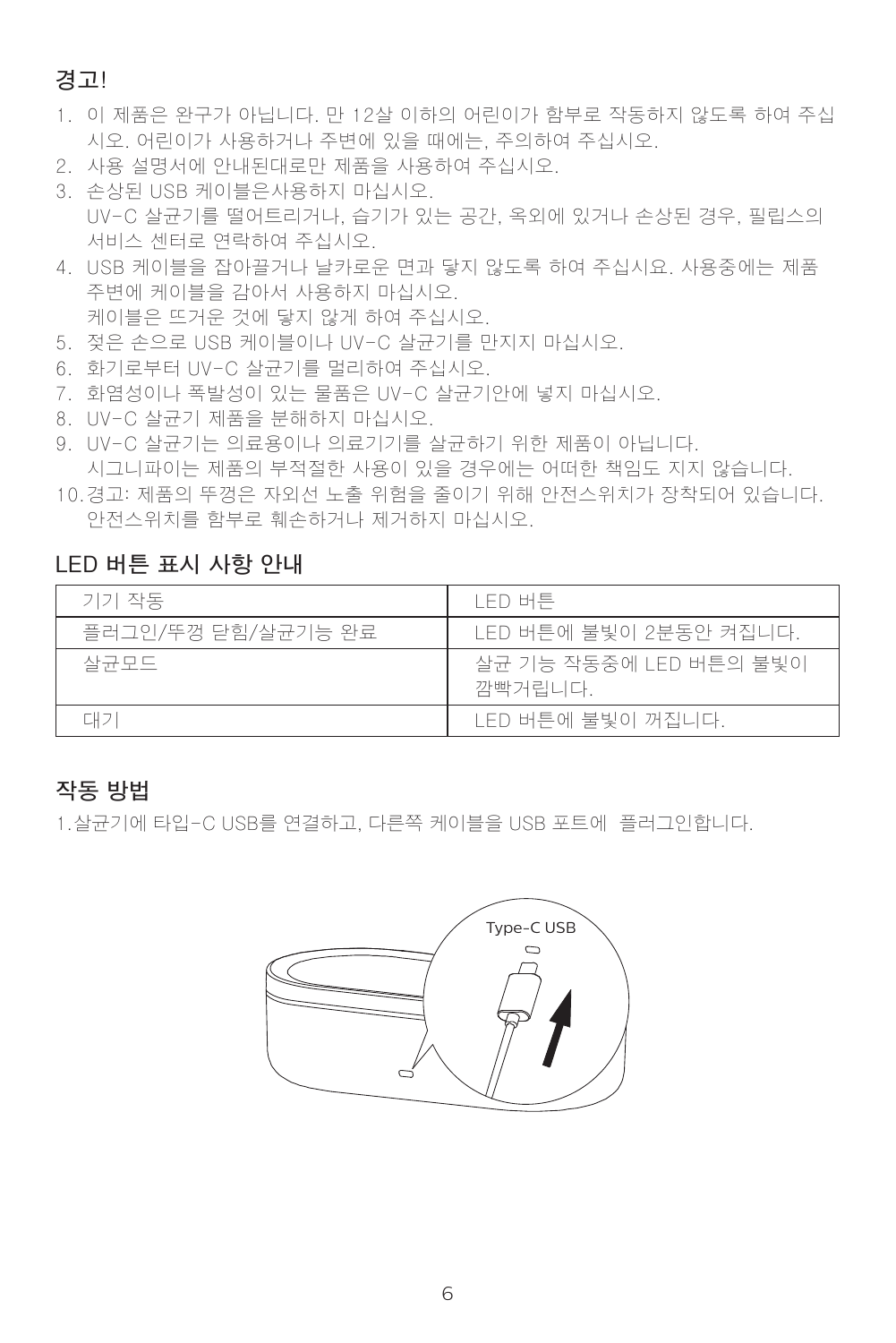2.살균기에 물품을 넣은 후에, LED 버튼에 불이 들어올때까지 뚜껑을 닫아 주십시오.



3.살균 기능을 시작하려면, LED 버튼을 눌러 주십시오.



4.살균기능이 8분후에 완료됩니다. 그 후에 살균기로부터 물품들을 꺼내 주십시오.

### **제품 사양**

| 제품명            | UV-C 미니 살균기           |
|----------------|-----------------------|
| 모델             | 9290029022/9290029023 |
| 입력 전압, 전력, 주파수 | 5V DC ,1A             |
| 소비 전력          | 4.3W                  |
| 수명             | 10000hrs              |
| 제품 사이즈         | 234X125X71mm          |
| 파워 인터페이스       | USB (Type-C)          |
| 제품 무게          | 350g                  |
| UV-C 광원        | 4pcs 1W UV-C LED      |
| UV-C 파장        | 275nm                 |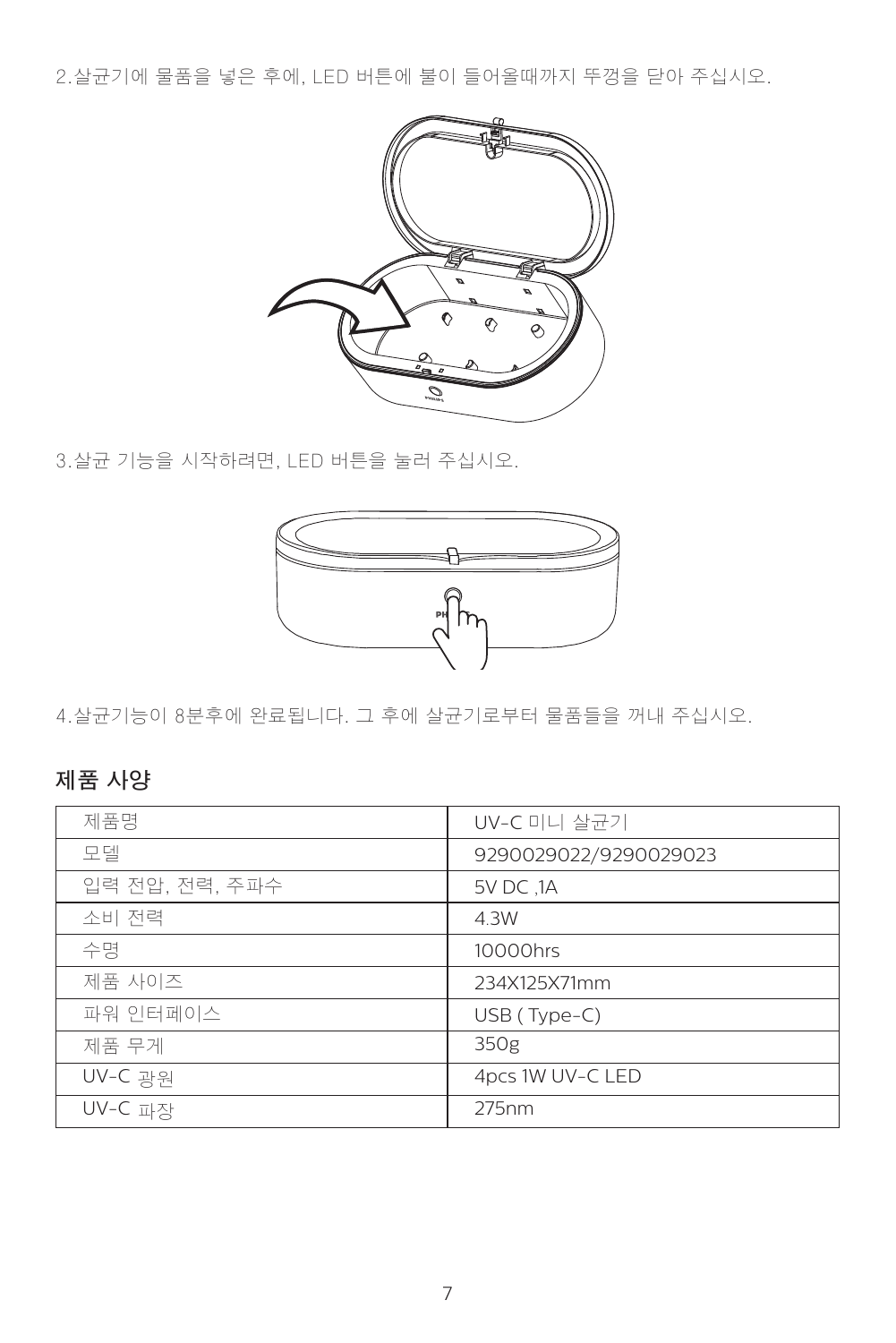### Panduan pengguna Philips UV-C disinfection mini box

Panduan pengguna ini menyajikan peringatan dan informasi penting tentang aplikasi dan pengoperasian yang benar dari peralatan UV-C ini. Anda harus selalu mengoperasikan peralatan UV-C ini sesuai dengan panduan pengguna ini.

#### Perkenalan produk



#### Cara pengoperasian yang harus diperhatikan

- 1. Jaga agar objek tidak terlipat, tidak tertutup, dan tidak ditumpuk sebelum dimasukkan ke dalam alat UV-C, untuk memungkinkan paparan sinar UV-C maksimum pada area permukaan. Area permukaan harus langsung terpapar sinar UV-C untuk didisinfeksi.
- 2. Alat UV-C sebaiknya hanya digunakan dalam posisi tegak yang stabil.
- 3. UV-C LED tidak dapat diganti.
- 4. Matikan daya (power off) sebelum membersihkan alat UV-C, jangan gunakan deterjen yang mudah menguap seperti alkohol atau bensin. Jangan tuangkan air ke / ke dalam alat UV-C. Cukup gunakan kain kering untuk menyeka alat UV-C.
- 5. Efek disinfeksi tergantung pada waktu paparan sinar UV-C.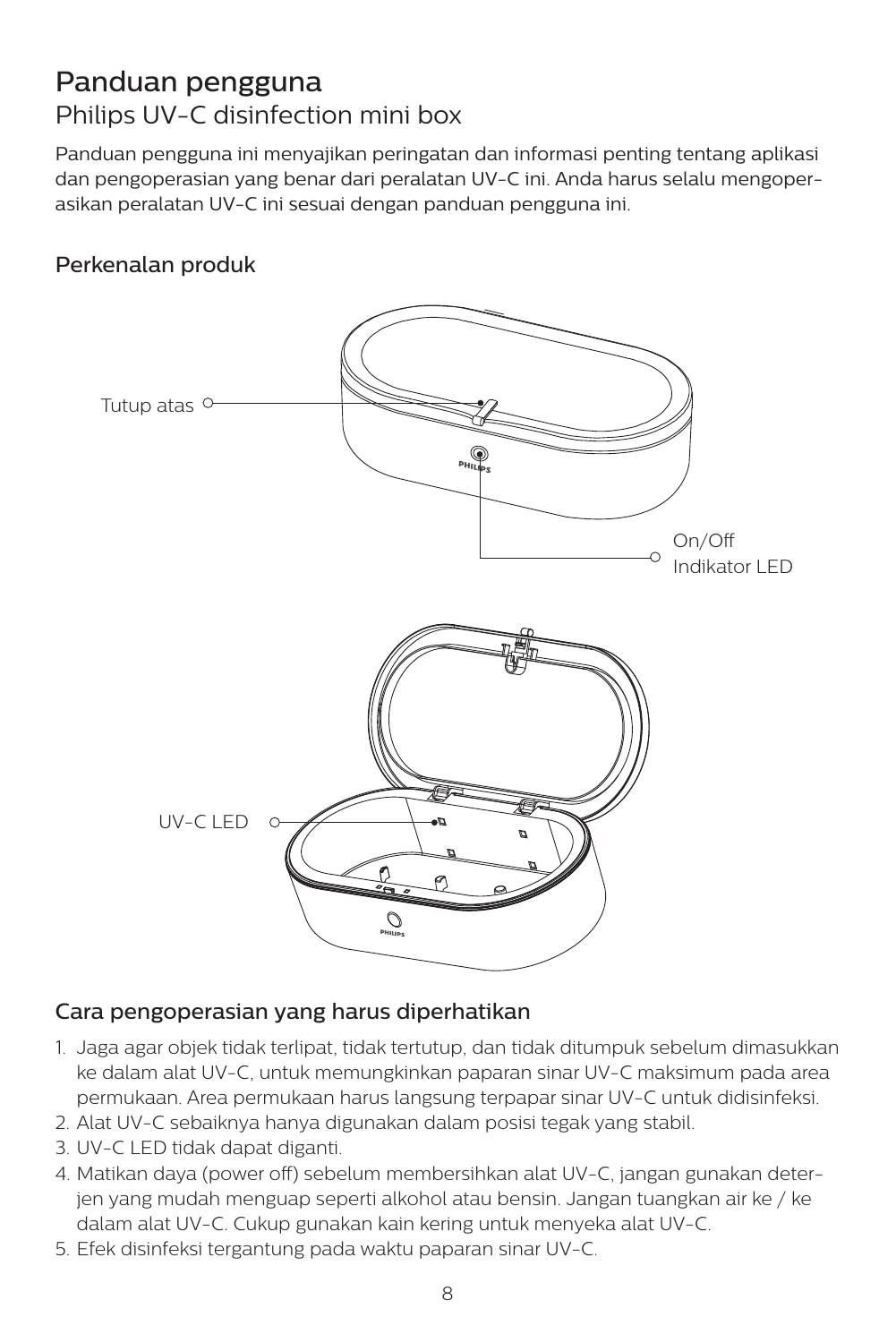- 6. Alat UV-C ini hanya bekerja dalam kondisi kering, dan tidak tahan air (water-proof)
- 7. Gunakan alat UV-C hanya di dalam ruangan.
- 8. Bahan yang terpapar sinar UV-C dalam waktu yang lama dapat menjadi rusak and/ atau berubah warna.

#### Peringatan!

- 1. Produk ini bukan mainan. Tidak dimaksudkan untuk digunakan oleh anak di bawah usia 12 tahun. Perhatian diperlukan saat digunakan oleh atau di dekat anak-anak.
- 2. Gunakan hanya seperti yang dijelaskan dalam panduan pengguna ini. Gunakan hanya lampiran yang direkomendasikan pabrikan.
- 3. Jangan gunakan dengan kabel atau steker yang rusak. Jika alat UV-C tidak berfungsi sebagaimana mestinya, terjatuh, rusak, ditinggalkan di luar ruangan, atau jatuh ke air, kembalikan ke pusat servis.
- 4. Jangan tarik atau bawa dengan kabel, gunakan kabel sebagai pegangan, tutup pintu kabel, atau tarik kabel di sekitar tepi atau sudut yang tajam. Jangan menggulung kabel di sekitar alat saat digunakan. Jauhkan kabel dari permukaan yang panas.
- 5. Jangan memegang steker atau alat UV-C dengan tangan basah.
- 6. Jauhkan alat UV-C dari sumber api.
- 7. Jangan memasukkan barang yang mudah terbakar dan meledak ke dalam alat UV-C.
- 8. Jangan membongkar alat UV-C.
- 9. Alat UV-C ini tidak dirancang dan / atau dimaksudkan untuk digunakan untuk mendisinfeksi perangkat medis atau untuk tujuan medis; Signify tidak bertanggung jawab atas penggunaan yang tidak benar tersebut.
- 10.PERINGATAN: Tutup atas dilengkapi dengan interlock untuk mengurangi risiko radiasi ultraviolet yang berlebihan. Jangan abaikan tujuan ini atau coba servis tanpa melepas tutup atas sepenuhnya.

#### Instruksi indikator LED

| Status pengerjaan                                        | Status indikator LED                                |
|----------------------------------------------------------|-----------------------------------------------------|
| Sambungkan ke listrik/ tutup alat/<br>disinfeksi selesai | Indicator LED tetap menyala selama<br>2 menit       |
| Mode pengerjaan disinfeksi                               | Indikator LED menyala selama<br>prosedur disinfeksi |
| Standby                                                  | Indikator I FD mati                                 |

#### Panduan pengoperasian

1. Sambungkan USB tipe C ke mini box, lalu sambungkan sisi lainnya ke port USB (5V 1A).

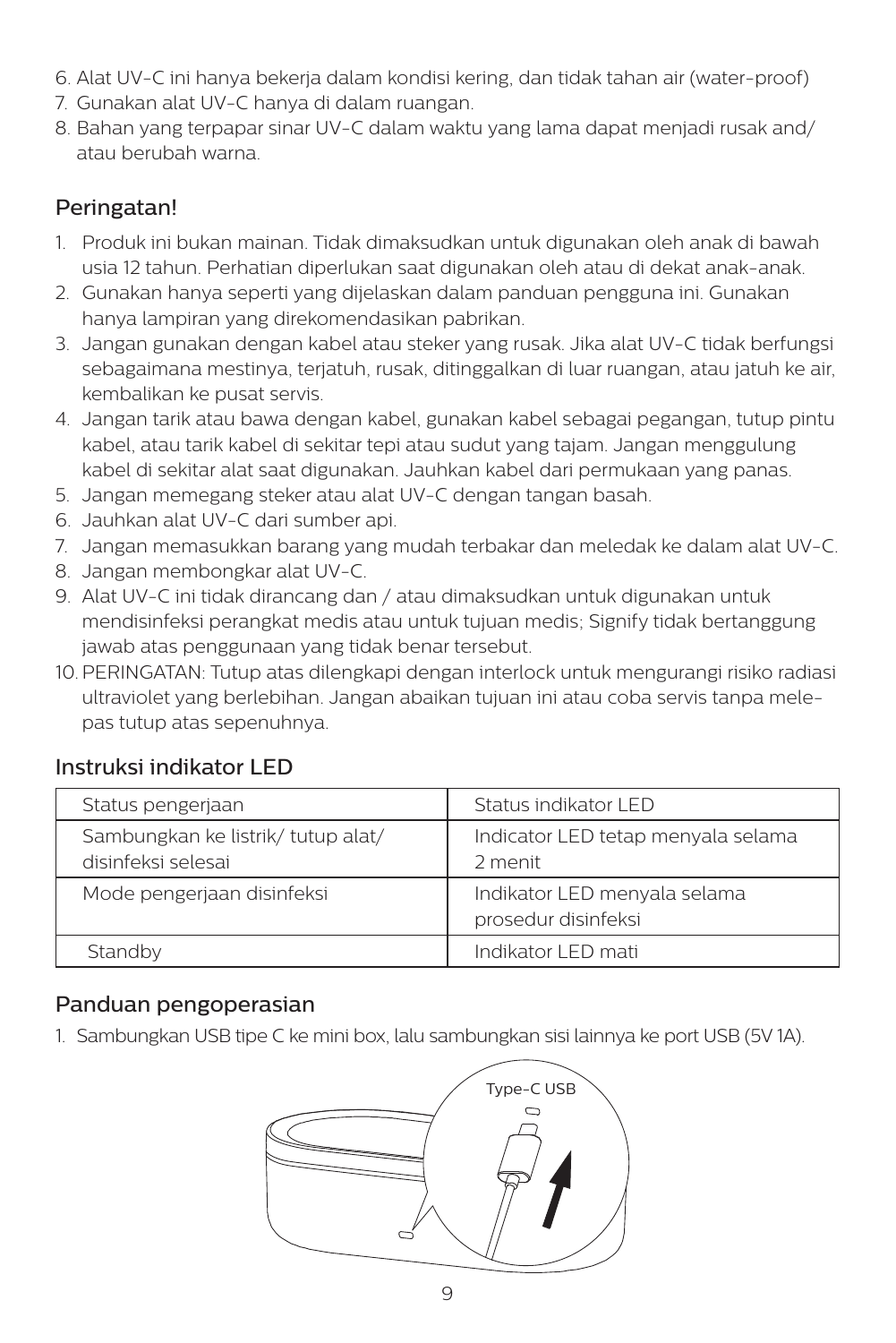2. Letakkan benda ke dalam mini box (ikuti petunjuk pengoperasian), lalu tutup penutup atas hingga lampu LED menyala.



3. Tekan tombol indicator LED untuk memulai proses disinfeksi.



4.Prosedur disinfeksi selesai dalam waktu 8 menit., lalu keluarkan benda dari dalam mini box.

#### Produk Spesifikasi:

| Nama produk     | UV-C disinfection mini box |
|-----------------|----------------------------|
| Model           | 9290029022/9290029023      |
| Input           | 5V DC .1A                  |
| Watt            | 4.3W                       |
| Daya tahan      | 10000hrs                   |
| Ukuran          | 234X125X71mm               |
| Power interface | $USB$ (Type-C)             |
| <b>Berat</b>    | 350g                       |
| UV-C source     | 4pcs 1W UV-C LED           |
| UV-C wavelength | 275nm                      |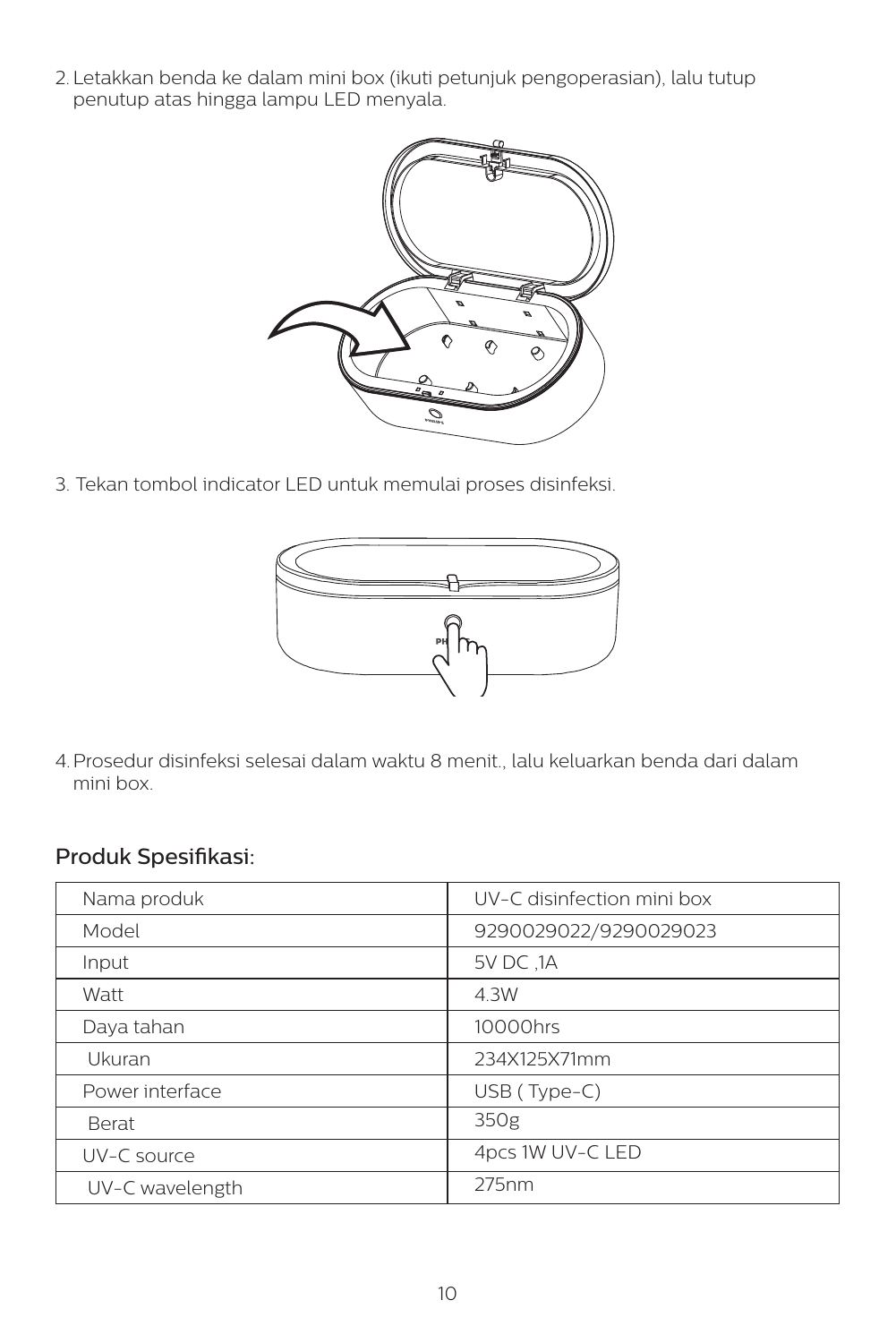# صندوق التعقيم بتقنية C\_UV من Philips دليل المستخدم

يوفر دليل المستخدم هذا تحذيرات ومعلومات مهمة حول التطبيق والتشغيل المناسبين ً لجهاز C\_UV هذا. يجب عليك دائم ً ا تشغيل جهاز C\_UV هذا وفقا لدليل المستخدم هذا.

### التعريف بالمنتج



# توخي الحذر عند التشغيل

1. احتفظ بالأشياء مكشوفة وغير مغطاة وغير مكدسة قبل تحميلها في جهاز الأشعة فوق البنفسجية UV، C، لتمكين أقصى تعرض لضوء C\_UV للسطح. يجب تعريض األسطح مباشرة لضوء C\_UV لتطهيرها. .2 فقط في وضع مستقر C\_UV يجب استخدام جهاز األشعة فوق البنفسجية . .3 غير قابل لالستبدال C\_UV الصمام الثنائي الباعث للضوء . .4 أوقف تشغيل الطاقة قبل تنظيف أجهزة األشعة فوق البنفسجية C\_UV ، ال تستخدم المنظفات المتطايرة مثل الكحول أو البنزين. ال تصب الماء على/في األجهزة األشعة فوق البنفسجيةC\_UV . فقط استخدم قطعة

قماش جافة لمسح جهاز األشعة فوق البنفسجيةC\_UV .

.5 يعتمد تأثير التعقيم على فترة التعرض للضوء C\_UV.

.6 لفترة طويلة قد تصبح متضررة و/أو يتغيّر لونها المواد التي تتعرض لألشعة فوق البنفسجية C\_UV .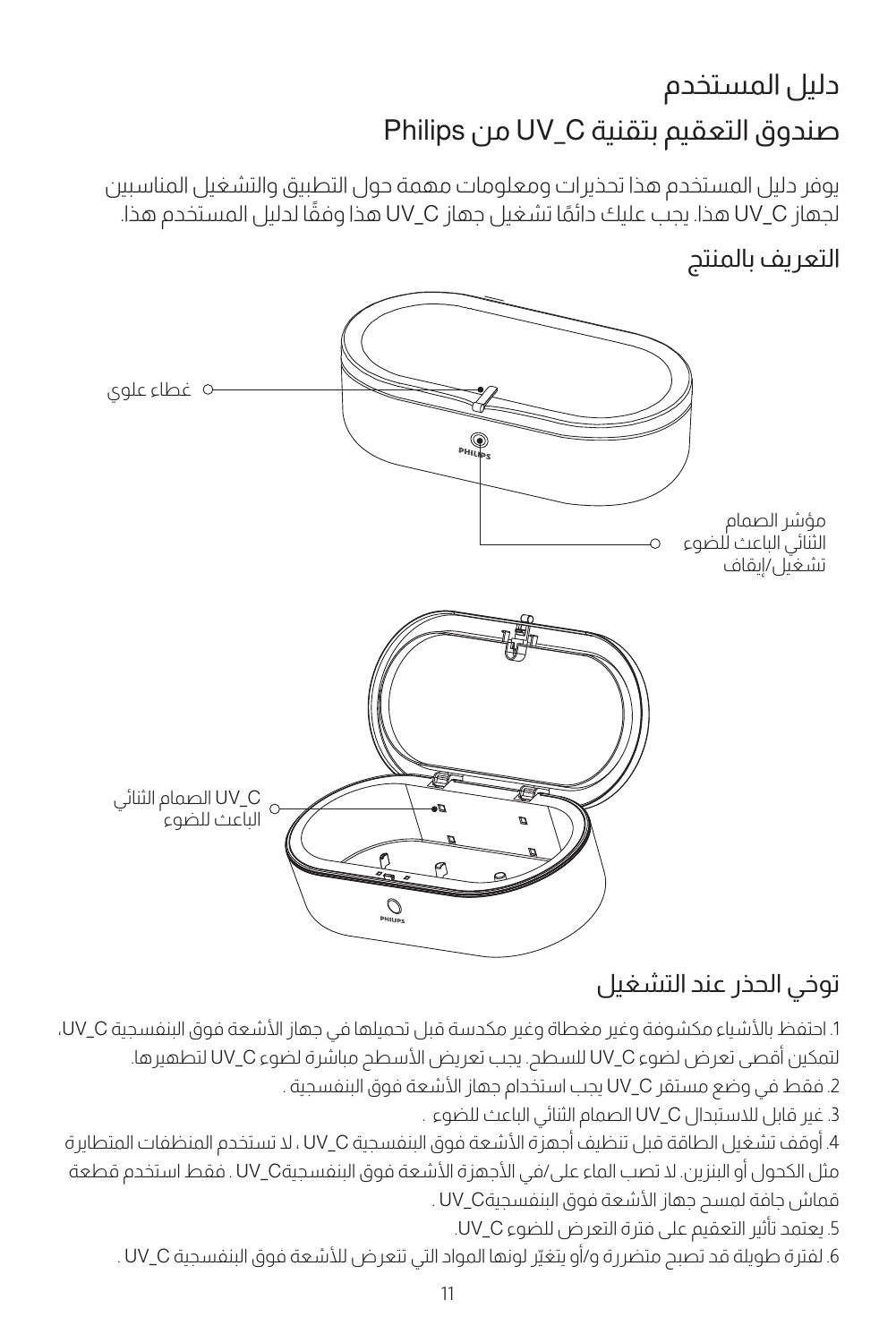.7 ال تستخدم جهاز C\_UV إال في األماكن المغلقة. .8 قد تتلف المواد التي تتعرض لألشعة فوق البنفسجية C\_UV لفترة طويلة و/أو يتغير لونها.

### تحذير !

1. ليس لعبة. غير مخصص للاستخدام من قبل الأطفال دون سن 12 عامًا. من الضروري إيلاء انتباه شديد عند استخدامه من قبل الأطفال أو بالقرب منهم.

.2 ال تستخدمه إال كما هو موضح في دليل المستخدم هذا. ال تستخدم إال الملحقات الموصى بها من قبل الشركة المصنعة.

4ال تستخدمه مع سلك أو قابس تالف. إذا كان جهاز األشعة فوق البنفسجية C\_UV ال يعمل كما ينبغي، وقد .3 أسقط أو تضرر أو ترك في الهواء الطلق، أو سقط في الماء، أعده إلى مركز خدمة.

.4 ال تسحب الجهاز أو تحمله من السلك أو تستخدم السلك كمقبض أو تغلق الباب على السلك أو تسحب السلك عبر حواف أو زوايا حادة. ال تقم بلف السلك حول الجهاز عند االستخدام. حافظ على السلك بعيدًا عن الأسطد الساخنة.

5. لا تتعامل مع الكابلات أو أجهزة الأشعة فوق البنفسجية مع الأبدى الرطبة.

6. احتفظ بجهاز الأشعة فوق البنفسجية UV\_C بعيداً عن مصادر الحريق.

.7 ال تضع السلع القابلة لالشتعال واالنفجار في جهاز األشعة فوق البنفسجية C\_UV.

.8 ال تقم بتفكيك جهاز C\_UV.

- إن جهاز الأشعة فوق البنفسجية UV\_C هذا غير مصمم و/أو يقصد أن يستخدم لتطهير الأجهزة الطبية أو .9 لألغراض الطبية. ال تتحمل شركة سيغنيفاي Signify أي مسؤولية عن أي استخدام غير الئق من هذا القبيل. 10. تحذير: يتم توفير الغطاء العلوى مع جهاز تعشيق للحد من خطر الأشعة فوق البنفسجية المفرطة. لا تقم . بإبطال هذا الغرض أو تحاول الصيانة دون إزالة الغطاء العلوي تماما

# تعليمات بشأن مؤشر الصمام الثنائي الباعث للضوءC\_UV :

| ةز ەج أل المع ةل اح                                          | ثعابال ايئ ان نار ام ام صل ار شؤم قل اح<br>LED ءوض لل             |
|--------------------------------------------------------------|-------------------------------------------------------------------|
| وصل بالقابس الكهربائي / إغلاق<br>العلبة/ انجاز روتين التعقيم | مؤشر الصمام الثنائي الباعث للضوء LED يبقي الضوء<br>لمدة دقيقتين   |
| وضعية تشغيل التعقيم                                          | يومض مؤشر الصمام الثنائي الباعث للضوء LED أثناء<br>روتين التعقيم. |
| وضعية الاستعداد                                              | مؤشر الصمام الثنائى الباعث للضوء LED مطفأ                         |

# دليل التشغيل

.1قم بتوصيل جهاز USB من النوع C في الصندوق الصغير، ثم قم بتوصيل الجانب اآلخر في منفذ USB( 5 فولت – ا امبير).

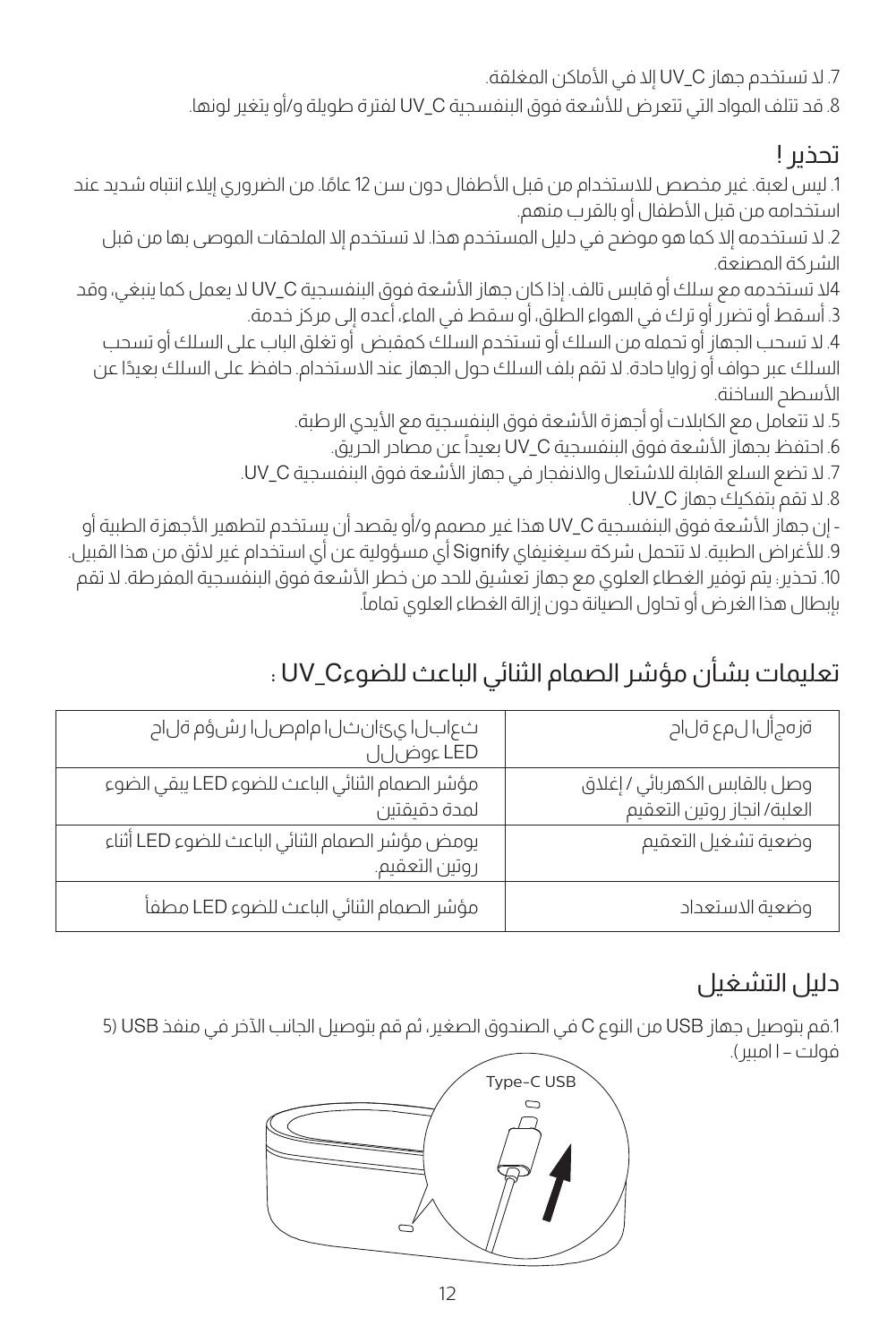4. ضع الاشياء في العلبة الصغيرة (اتبع تحذير العملية)، واغلق الغطاء العلوي حتى يتم تشغيل مؤشر الصمام الثنائي الباعث للضوء LED.



.3 اضغط على زر مؤشر الصمام الثنائي الباعث للضوء LED لبدء روتين التعقيم.



4. يتم انجاز روتين التعقيم في 8 دقائق، ثم اخرج الأشياء من الصندوق الصغير.

# مواصفات المنتج

| صندوق التعقيم الصغير بتقنية UV_C | جتنمل امس ا                    |
|----------------------------------|--------------------------------|
| 9290029022/9290029023            | طراز المنتج                    |
| 5V DC .1A                        | الجهد الكهربائى                |
| 4.3W                             | القوة الكهر بائية              |
| 10000hrs                         | ى ضار ت ف ال ار م ع ل ا        |
| 234X125X71mm                     | حجم المنتج                     |
| USB (Type-C)                     | واحهة التواصل                  |
| 350g                             | الوزن                          |
| 4pcs 1W UV-C LED                 | مصدر الأشعة فوق الىنفسحية UV_C |
| 275nm                            | الطول الموجى لجهاز UV_C        |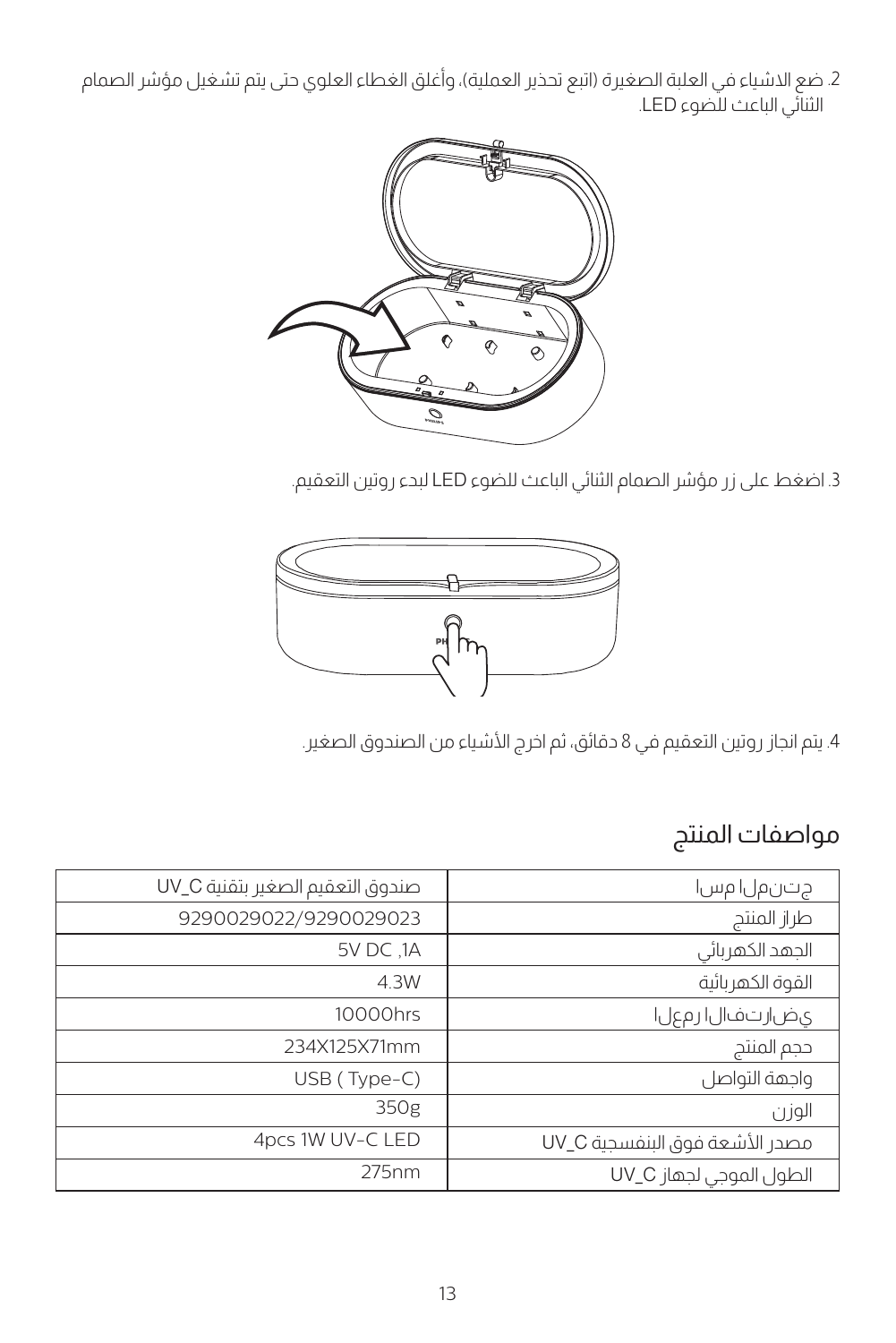# คู่มือการใช้งาน กล่องยับยั้งเชื้อโรคด้วยแสง UV-C ขนาดเล็ก ของฟิลิปส์

ค่มือการใช้งานนี้จะให้ข้อมูลที่สำคัญของรูปแบบและขั้นตอนการใช้งาน โปรดใช้และจัดเก็บ "ผลิตภัณฑ์" (ต่อไปนี้จะ เรียกว่า "อุปกรณ์") ตามคำาแนะนำาในคู่มือ.

# คู่มือผลิตภัณฑ์เบื้องต้น



# ข้อควรระวังในการใช้งาน

- 1. วัตถุต้องไม่เรียงซ้อนกันก่อนที่จะบรรจุลงในอุปกรณ์ UV-C เพื่อรับแสง UV-C ด้วยประสิทธิภาพสูงสุดบนพื้นผิว และพื้นผิวต้องสัมผัสโดยตรงกับแสง UV-C เพื่อที่จะยับยั้งเชื้อ.
- 2. ควรใช้เครื่อง UV-C ในตำาแหน่งตั้งตรงเท่านั้น.
- 3. หลอด UV-C ไม่สามารถเปลี่ยนได้.
- 4. ปิดสวิตช์และถอดปลี๊กไฟทุกครั้งเมื่อทำความสะอาดอุปกรณ์ ใช้ผ้าแห้งเช็ดอุปกรณ์เท่านั้น ห้ามใช้ผลิตภัณฑ์ ทำความสะอาดที่ระเหยได้เช่นแอลกอฮอล์หรือน้ำมันเบนซิน และห้ามเทน้ำลงบนหรือลงในเครื่อง UV-C.
- 5. ประสิทธิภาพการยับยั้งเชื้อโรคขึ้นอยู่กับเวลาที่วัตถุสัมผัสกับแสง UV-C.
- 6. อุปกรณ์ใช้งานได้ในสภาพแห้งเท่านั้น ไม่มีประสิทธิภาพในการกันน้ำา.
- 7. UV-C ใช้ได้ในที่ร่มเท่านั้น.
- 8. วัตถุที่สัมผัสแสงUV-C เป็นเวลานานอาจเกิดความเสียหายและ หรือ/สีเปลี่ยนได.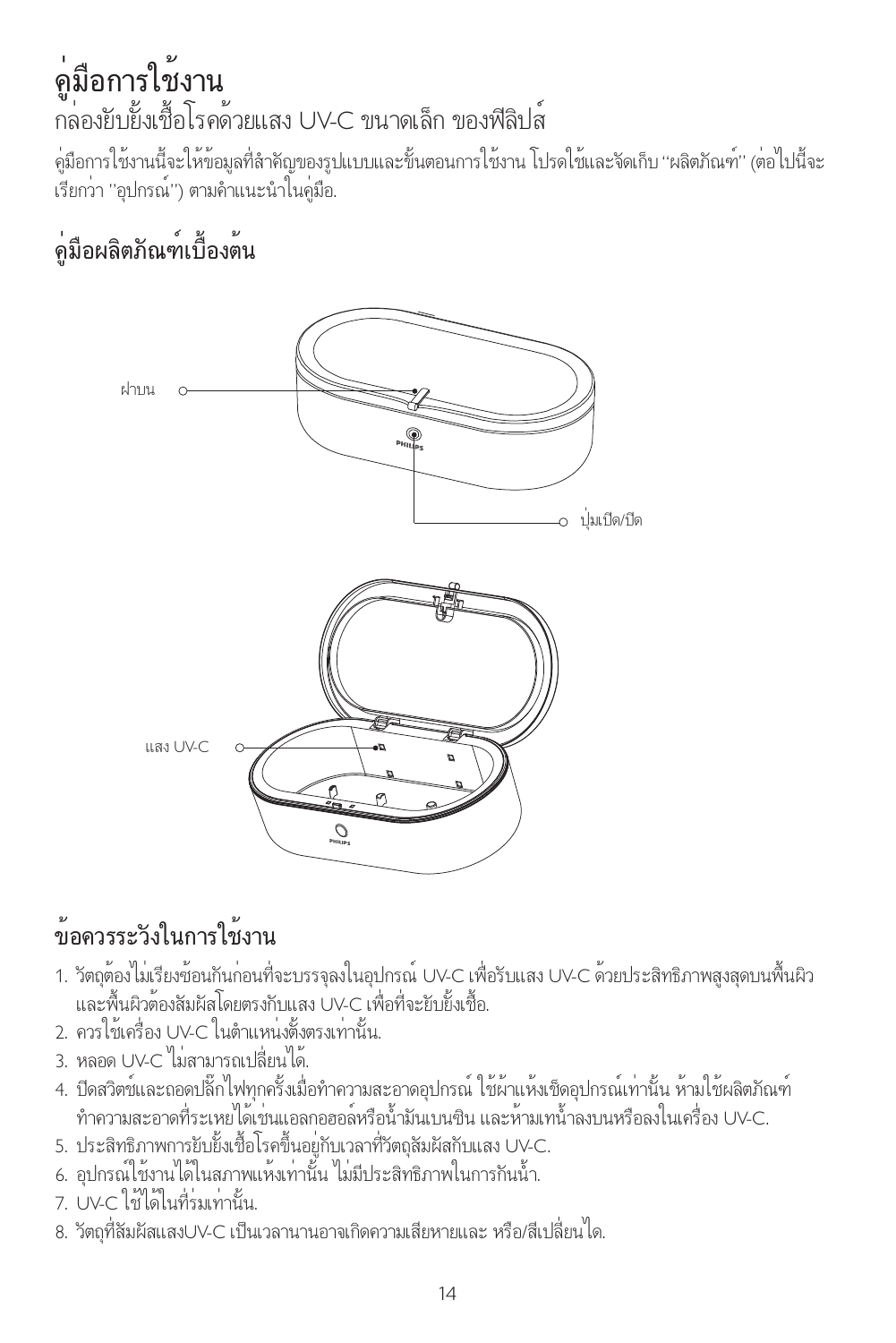# คำาเตือน!

- 1. อุปกรณ์นี้ไม่ใช่ของเล่น โปรดให้เด็กอายุต่ำากว่า 12 ปี อยู่ห่างจากอุปกรณ.์
- 2. ใช้งานและจัดเก็บผลิตภัณฑ์ตามคู่มือผู้ใช้งานเสมอ.
- 3. ห้ามใช้งานอุปกรณ์ หากพบว่าสายไฟชำรดเสียหาย หากอุปกรณ์ไม่ทำงาน ชำรุด เสียหาย หรือ ตกน้ำ ให้นำส่งคืน ศูนย์บริการหลังการขาย.
- 4. ห้ามดึงหรืองอสายไฟ และห้ามพันสายไฟรอบอปกรณ์ขณะอุปกรณ์ทำงานอยู่ และวางให้ห่างกับพื้นผิวที่ร้อน.
- 5. หากมือเปียกห้ามจับสายไฟหรืออปกรณ์ UV-Cนี้
- 6. เก็บเครื่อง UV-C ให้ห่างจากแหล่งกำาเนิดไฟ.
- 7. อย่าใส่วัตถุไวไฟและวัตถุที่ระเบิดได้ลงในเครื่อง UV-C.
- 8. อย่ารื้อเครื่อง UV-C.
- 9. อุปกรณ์ UV-C นี้ไม่ได้รับการออกแบบและ / หรือมีวัตถุประสงค์เพื่อใช้ในการยับยั้งเชื้ออุปกรณ์ทางการแพทย์หรือ เพื่อวัตถุประสงค์ทางการแพทย์ Signify ไม่มีความรับผิดใด ๆ สำาหรับการใช้งานที่ไม่เหมาะสมดังกล่าว.
- 10. คำาเตือน: ฝาด้านบนมีอินเตอร์ล็อคเพื่อลดความเสี่ยงจากรังสีอัลตราไวโอเลตที่มากเกินไป อย่าทำาการใด ๆ ที่ขัดจุด ประสงค์นี้ หรือพยายามซ่อมบำารุงโดยไม่ถอดฝาด้านบนออกจนหมด.

# คู่มือการทำางานของปุ่มเปิดปิด LED:

| สถานะการทำงานของอปกรณ์                          | ูปมแสงLEDบอกสถานะการใช้งาน                 |
|-------------------------------------------------|--------------------------------------------|
| เสียบปล็ด/ปิดฝากลอง/การยับยั้งเชื้อโรคเสร็จสิ้น | ปมแสงLEDจะสวางขึ้นเป็นเวลา2นาที            |
| โหมดยับยั้งเชื้อโรคกำลังทำงาน                   | ปุ่มแสงLEDจะกะพริบระหวางการยับยั้งเชื้อโรค |
| ไหมดพรกมทำงาน                                   | ปมแสง! FDจะดับลง                           |

# คู่มือการใช้งาน:

1. เสียบปลั๊ค Type C ที่กล่องยับยั้งเชื้อโรค และเสียบอีกฝั่งหนึ่งสำาหรับ USB (5V 1A).

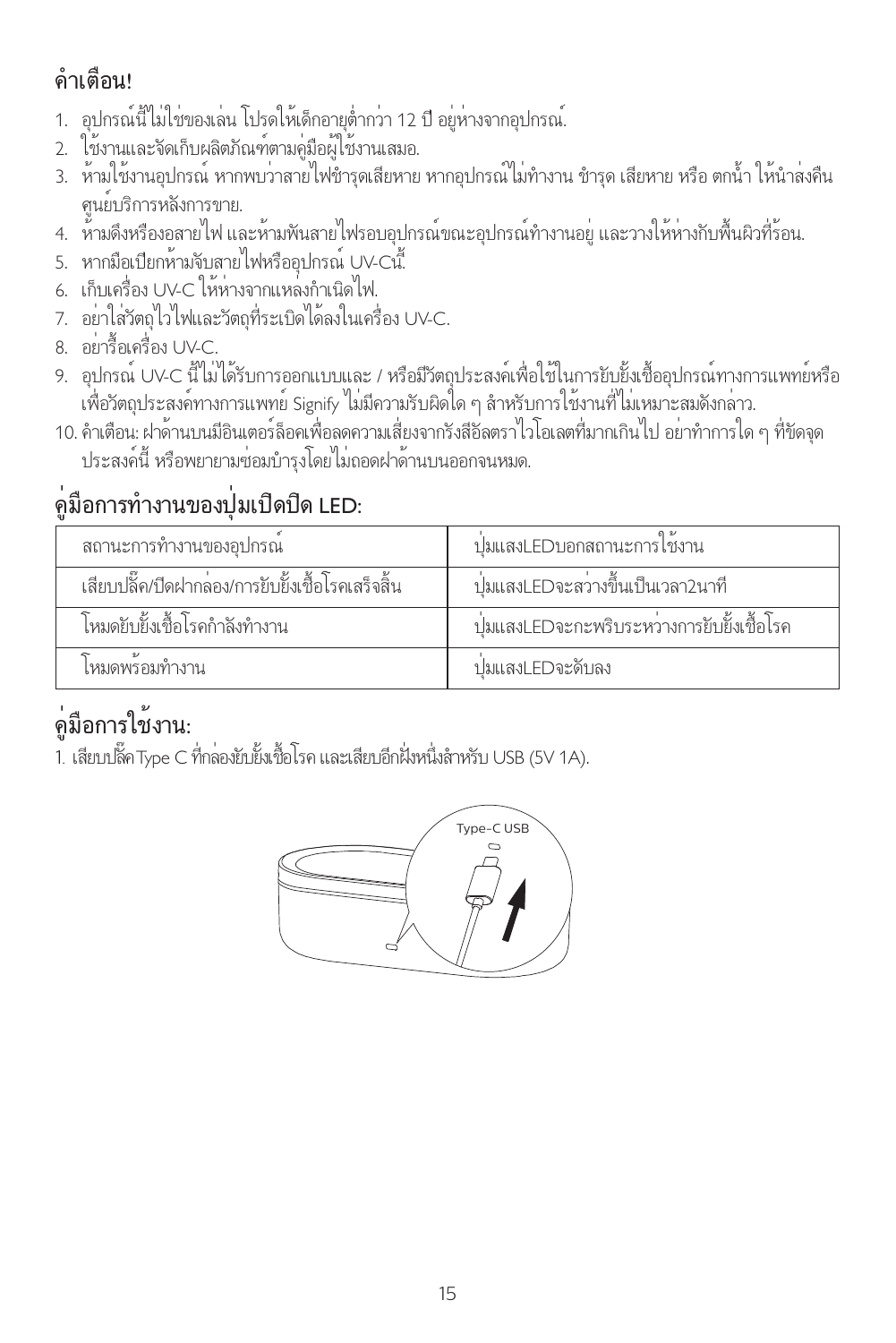2.ใส่วัตถุในกล่องยับยั้งเชื้อ (ปฏิบัติตามข้อควรระวังในการใช้งาน), ปิดฝาแล้วแสงLED จะสว่างขึ้น.



3. กดปุ่มที่มีแสงLEDเพื่อเริ่มการยับยั้งเชื้อโรค.



4. การยับยั้งเชื้อโรคจะเสร็จสิ้นภายในเวลา 8นาที หลังจากนั้นให้นำาวัตถุออกจากกล่องยับยั้งเชือโรค.

# คุณสมบัติของผลิตภัณฑ์:

| ที่กผลิตภัณฑ์      | กล่องยับยั้งเชื้อโรคด้วยแสง UV-C ขนาดเล็ก ของฟิลิปส์ |
|--------------------|------------------------------------------------------|
| ร่นสินค้า          | 9290029022/9290029023                                |
| แรงดันไฟฟ้าที่ใช้  | 5V DC .1A                                            |
| กำลังไฟฟ้า         | 4.3W                                                 |
| อายุการใช้งาน      | 10000hrs                                             |
| ๆนาด               | 234X125X71mm                                         |
| Power interface    | USB (Type-C)                                         |
| น้ำหนัก            | 350g                                                 |
| UV-C source        | 4pcs 1W UV-C LED                                     |
| ความยาวคลื่น UV-C: | 275nm                                                |